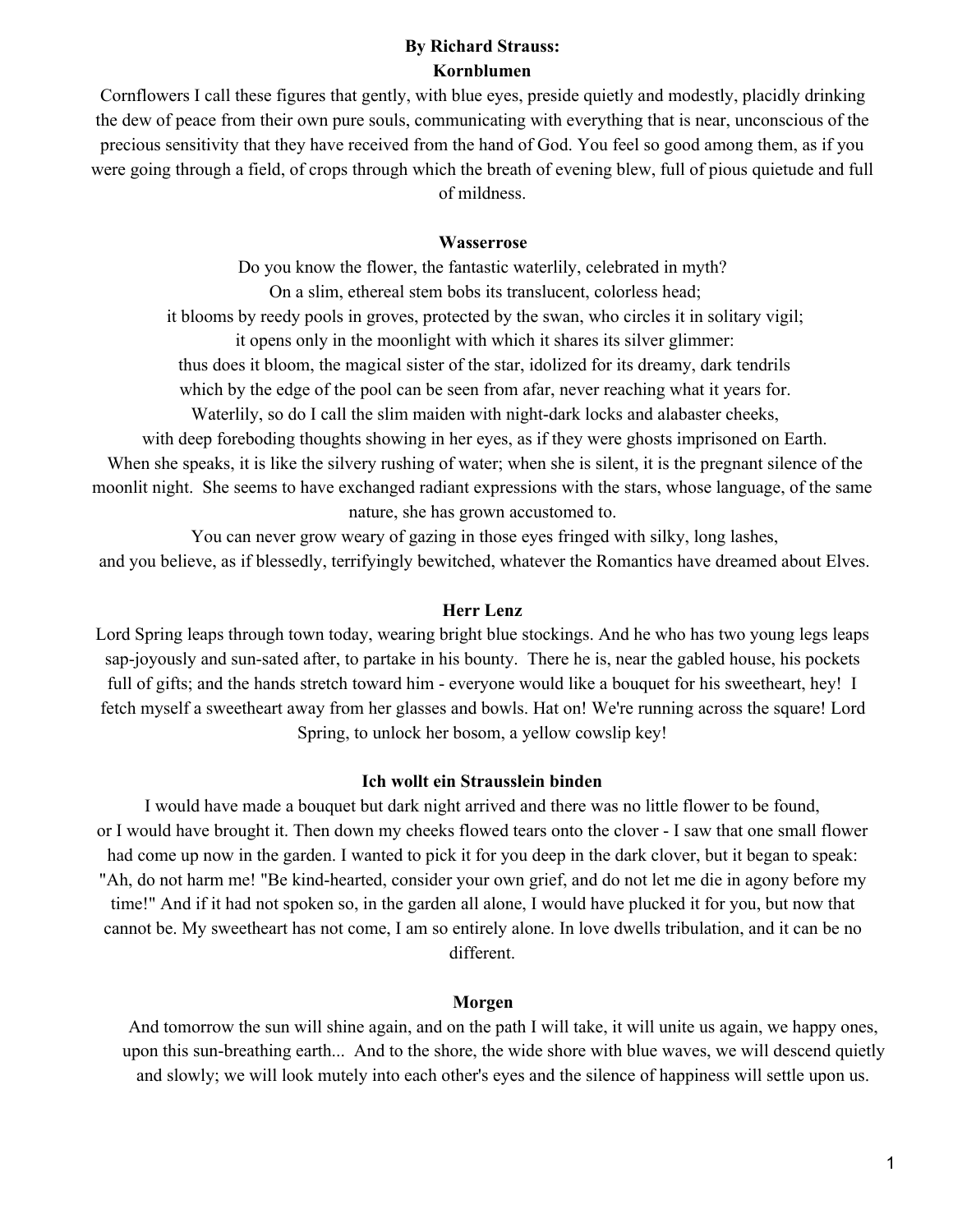# **By Claude Debussy: Pantomime**

Pierrot, who is nothing like Clitandre, empties a bottle without ado, and, ever practical, cuts into a pâté. Cassandre, at the end of the avenue, sheds a concealed tear for his disinherited nephew. That impertinent Harlequin schemes the abduction of Columbine and whirls around four times. Columbine dreams, surprised at feeling a heart in the breeze and at hearing voices in her heart. Ah!

### **Clair de lune**

Your soul is a chosen landscape charmed by masques and bergamasques. Playing the lute and dancing and almost sad beneath their fanciful disguises! Even while singing in a minor key of victorious love and fortunate living they do not seem to believe in their happiness, and their song mingles with the moonlight, the calm moonlight, sad and beautiful, which sets the birds in the trees dreaming, and makes the fountains sob with ecstasy, the tall slender fountains among the marble statues!

#### **Pierrot**

Good old Pierrot, at whom the crowd gapes, having concluded Harlequin's wedding, walks along the Boulevard du Temple, lost in thought. A girl in a supple garment vainly teases him with a mischievous look; And meanwhile, mysterious and smooth, taking her sweetest delight in him, the white moon, bull-horned, throws a furtive glance at her friend Jean Gaspard Deburau. Ah!

## **Apparition**

The moon was saddened. Seraphims in tears dreaming, bows at their fingers, in the calm of filmy flowers threw dying violas of white sobs sliding over the blue of corollas. It was the blessed day of your first kiss; My reverie, loving to torture me, wisely imbibed its perfume of sadness. That even without regret and without setback leaves the gathering of a dream within the heart that gathered it. I wandered then, my eye riveted on the aged cobblestones. When, with light in your hair, in the street and in the evening, you appeared to me smiling and I thought I had seen the fairy with a hat of light who passed in my sweet dreams as a spoiled child, always dropping from her carelessly closed hand a snow of white bouquets of perfumed stars.